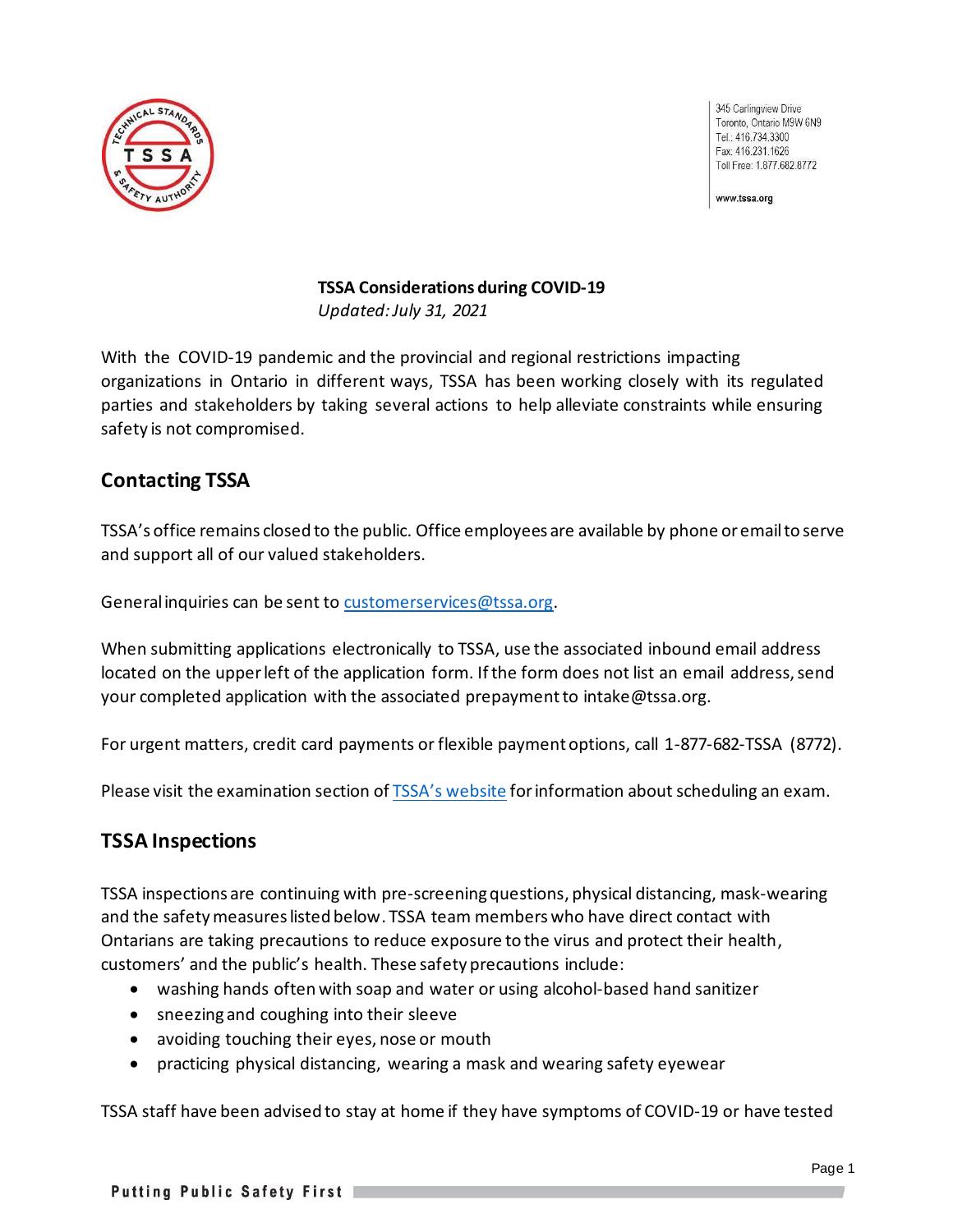positive for COVID-19. Additional daily screening measures are in place and follow current public health guidelines. TSSA expects the same from other organizations.

TSSA inspectors may discuss the current COVID-19 situation with the site owner or manager to determine the level of risk. TSSA requires clients to wear a mask when a TSSA inspector is on site.

Inspectors may inquire about policies and procedures in place for locations that they are visiting and may ask the following questions about people they will be meeting with:

- 1. Has anyone been exposed to COVID-19?
- 2. Has anyone recently shown symptoms similar to that of COVID-19?
- 3. Has anyone had close contact with anyone who has been exposed to or recently shown symptoms similar to that of COVID-19?
- 4. Has anyone at the site travelled outside of Canada within the last 14 days or had close contact with anyone who has travelled outside the country in the past 14 days?
- 5. Has anyone had a positive COVID-19 test in the last 14 days?

If the answer is "no" to all of the above questions, the inspector will advise the site representative that he/she will only enter the site if social distancing of at least two metres between persons can be maintained at all times and clients will be wearing masks.

If the answer is "yes" to any of the above questions, the TSSA employee will contact their supervisor to determine an approach with the customer.

Inspections will be rescheduled if an organization's onsite personnel are symptomatic or not following the public health and self-isolation guidelines.

Operating during COVID-19 comes with the responsibility of operating safely. Regulated parties remain responsible for the safety of their sites, devices and procedures and in particular must focus on addressing any high-risk sites, devices or situations.

We continue to ask customers to contact us if they are facing COVID-19 related barriers and they are unsure how to proceed.

### **Licensing Issuance, Renewals & Grace Periods**

Regulated parties are required by law to maintain their licenses in good standing. Customers will be invoiced for all licensing-related services.

• **Licensing independentfrom inspection**: TSSA will continue to require organizations to renew their licenses before expiry.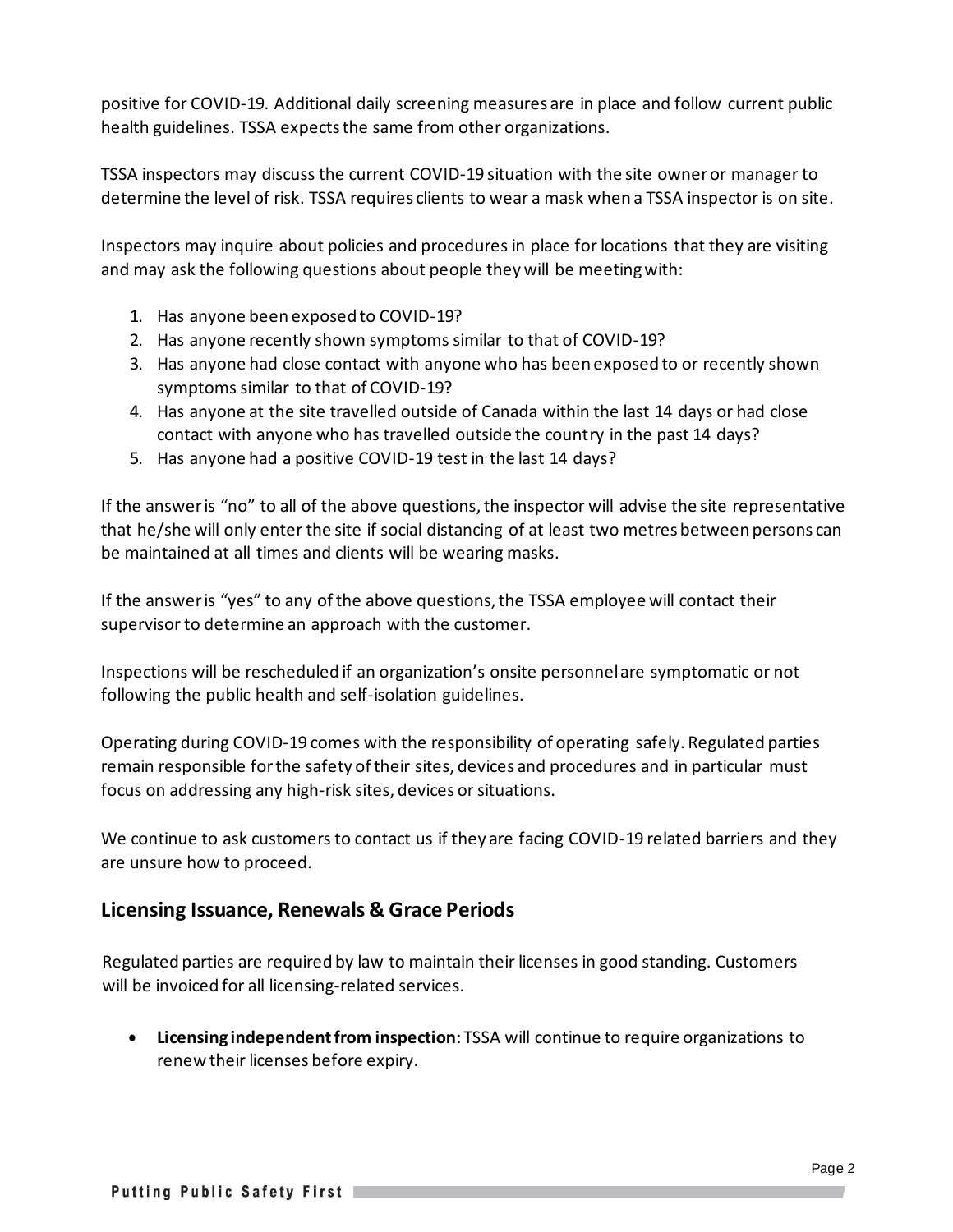- **Licensing (or Authorization) dependenton inspection**:
- TSSA will continue to require organizations to renew their licenses (authorizations) before expiry.
- TSSA has been renewing licenses(or authorizations) even in cases where the mandatory pre-license (or pre-requisite) inspection could not be performed, with a valid reason. Any inspections that were deferred during wave 1 of the pandemic should have been completed by November 30, 2020. Please see program specific requirements in the sections below for requirements since wave 2 began.

#### **Certificate Holders:**

• TSSA expects certificatesto be renewed prior to expiry. See the program specific procedures for re-certification that is conditional on continuing education.

### **Program Specific Procedures**

Please also note these program-specific procedures:

#### **BPV Record of Inspection and Certificate of Inspection**

- The Province had identified Insurance providers as [essential services](https://www.ontario.ca/page/list-essential-workplaces) essential services and as such, insurers who are responsible for completing periodic inspections should be completing those inspections and following the safe work practices advised by provincial health officials.
- Owners who have shut down and/or are not operating their equipment are expected to notify TSSA by completing the following form [\(https://www.tssa.org/en/boilers](https://www.tssa.org/en/boilers-pressure-vessels/resources/Documents/PV-09364-Fill-and-Save-07.17.pdf))[pressure-vessels/resources/Documents/PV-09364-Fill-and-Save-07.17.pdf\),](https://www.tssa.org/en/boilers-pressure-vessels/resources/Documents/PV-09364-Fill-and-Save-07.17.pdf)) selecting F. for Reason for Removal, and emailing it to bpycustomerservice@tssa.org
- Owners with operating equipment, are expected to request inspections as required by the Regulations and facilitate those inspectionswhile still ensuring the safety of persons at their site as well as that of theinspector.
- TSSA expects owners to obtain a Record of Inspection from their insurer and expects insurers to perform inspections while following COVID-19 safety procedures. Any inspections that were deferred during wave 1 due to COVID-19 should have performed by November 30, 2020.
- Owners unable to facilitate periodic inspections are expected to formally request a grace period / extension by emailing: the company name, UID number, COI expiry date and reason for extension to bpv inquiries@tssa.org
- Insurers, owners and third-party inspectors are reminded of the importance of completing inspections during available windows of opportunity and are encouraged to complete these inspections while businesses and equipment are shut down.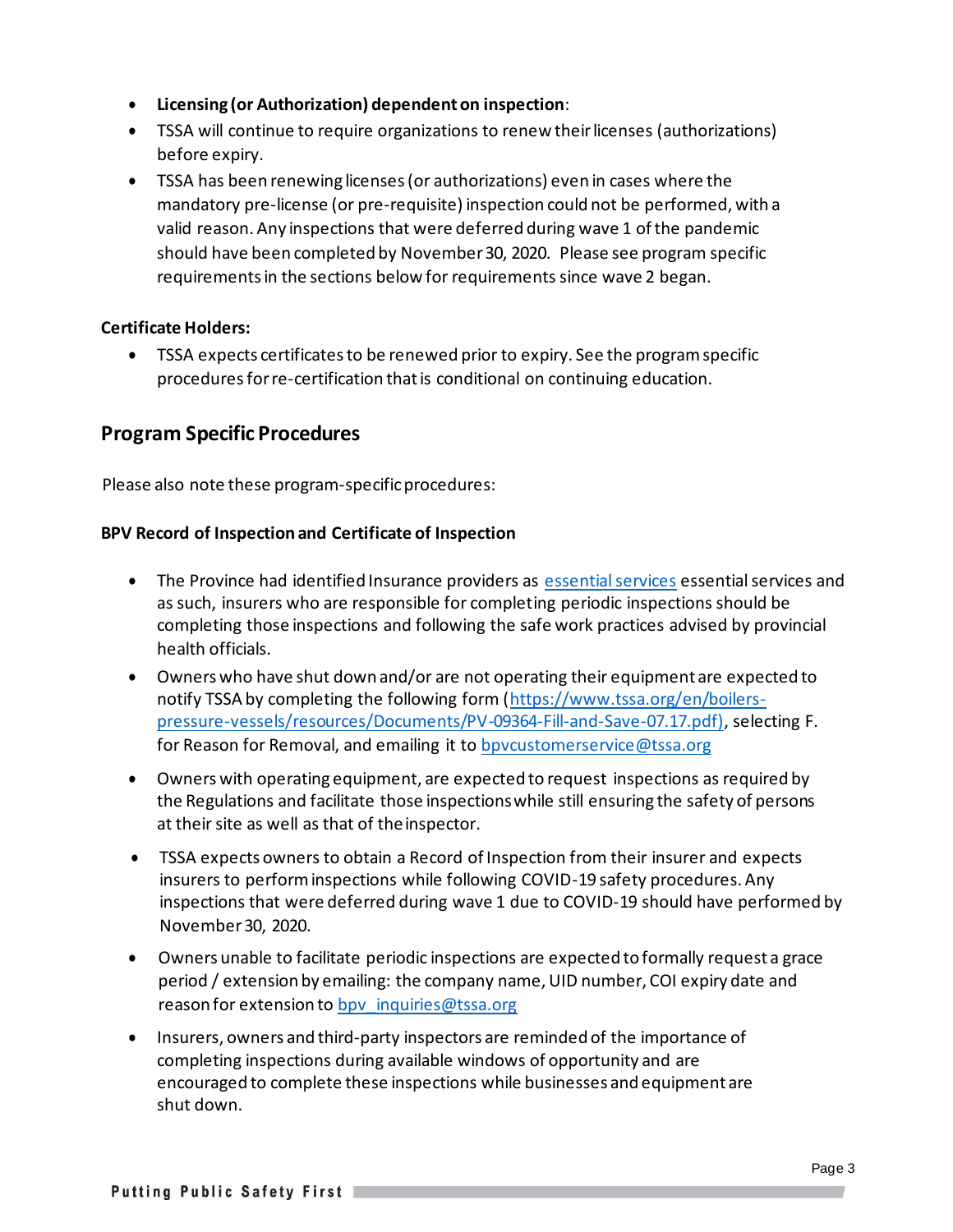• Insurers, owners and third-party inspectors are expected to put plans in place to ensure the continued safe operation and inspection of devices during the COVID 19 pandemic.

#### **Propane:**

- TSSA expects licenses to be renewed. License-dependent inspections that may have been deferred during the onset of COVID-19 restrictions were to have been completed no later than November 30, 2020. Inspections for license renewals must be completed following COVID-19 safety protocols.
- TSSA has continued to require propane licenses to be renewed before the date of expiry. Any licensee who deferred submission of a new or revised Risk and Safety Management Plan (RSMP) during wave 1 should have submitted one no later than November 30, 2020.
- TSSA offered propane distributors a grace period to complete the 10-year inspections of tanks and appliances required by section 18 of O. Reg. 211/01 if they could not be completed safely. Any inspections deferred during wave 1 were to have been completed by November 30, 2020. Inspections must respect physical distancing and mask-wearing requirements.
- Since wave 2 of COVID-19 some 10-year inspections of tanks and appliances in personal dwellings, hospitals, long term care and retirement homes were deferred if there was a health risk to those in the premises or to those performing the inspection. Distributors were to notify TSSA of deferred inspections to the Statutory Director of Fuels.
- Extensions will be granted on 10-year comprehensive inspections that were deferred as long as the last inspection was carried out no earlier than Jan. 1. 2010
- Any deferred inspection should performed by prioritizing sites where the inspection came due first (i.e. if inspection was due in Feb. 2020 and it has not been done to date, it should be done before a home whose inspection was due, say, April 2021)
- 10-year comprehensive inspections can be delayed to Dec. 31. 2022
- Distributors are asked to continue to work with homeowners and customers and abide by COVID safety protocols and to convey the safety importance of distributor inspections to ensure that inspections are carried out and to prevent the inspection backlog from growing unsustainably.
- Applicants are allowed to continue to defer the submission of a new Record of Training (ROT) required as part of the renewal process until no later than July 1, 2022 in order to perform the scope of work defined in Ontario Regulation 215/01.
- ROT holders (individuals and individual teachers) must renew their ROT no later than July 1, 2022.
- Those with an expired ROT who have not completed the mandatory full retraining or skills retesting, will be required to obtain a valid ROT certificate from an accredited training provider no later than July 1, 2022.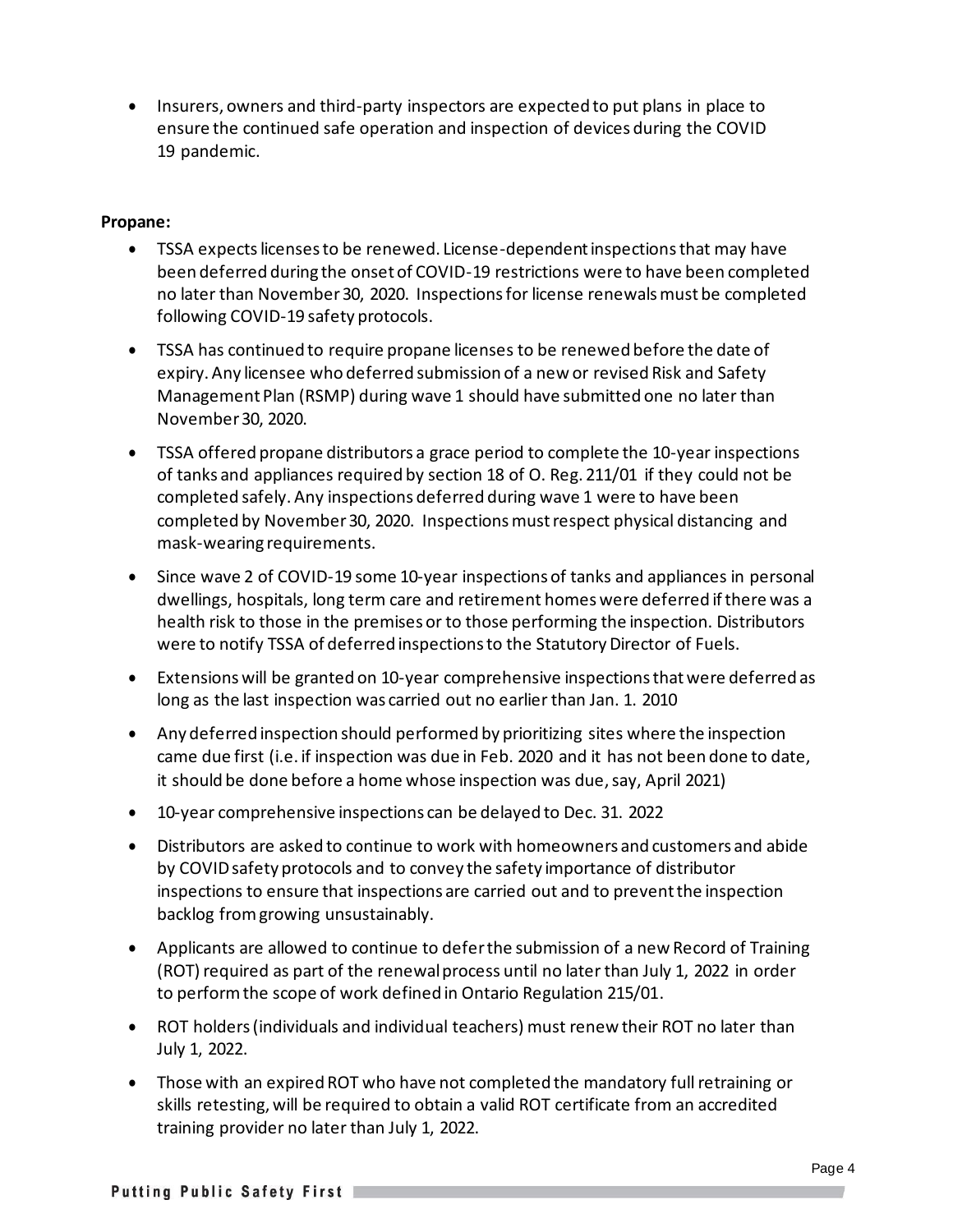- In order to meet the July 1, 2022 deadline, TSSA recommends that those with an expired ROT should begin retraining no later than March 1, 2022.
- Beginning July 1, 2022, TSSA inspectors will enforce the requirement to hold a valid ROT certificate.
- Beginning July 1, 2022, TSSA will no longer accept applications for new requests or a renewal for the purposes of operating a fuels industry facility in Ontario that require a valid ROT certificate as a pre-requisite to the application, unless a valid ROT is produced as part of the application.
- Training providers (companies) must renew their TSSA accreditation before its expiry and pay any associated fees, unless other arrangements are made.

#### **Annual Mobile FoodInspections, Propane Terminal & Propane DispenserInspections**

• As perOntario Regulation 211/01, these installations must be inspected annually for propane supply. Any deferred inspectionsthat were permitted during wave 1 for devices/sites that plan to operate should have been completed no later than November 30, 2020. At this time, inspections are required for any business that decides to operate.

#### **Fuels:**

- TSSA offered fuel oil distributors who supply fuel oil and who were unable to complete the distributor inspections as required by section 7 of O.Reg. 213/01 a grace period during wave 1. All inspections deferred during wave 1 should have been completed no later than November 30, 2020.
- Inspections must respect physical distancing and mask-wearing requirements.
- Since wave 2 of COVID-19 some inspections in personal dwellings, hospitals, long term care and retirement homes were deferred if there was a health risk to those in the premises or to those performing the inspection. Distributors were to notify TSSA of deferred inspections to the Statutory Director of Fuels.
- Extensions will be granted on 10-year comprehensive inspections that were deferred as long as the last inspection was carried out no earlier than Jan. 1. 2010
- Any deferred inspection should performed by prioritizing sites where the inspection came due first (i.e. if inspection was due in Feb. 2020 and it has not been done to date, it should be done before a home whose inspection was due, say, April 2021)
- 10-year comprehensive inspections can be delayed to Dec. 31. 2022
- Distributors are asked to continue to work with homeowners and customers and abide by COVID safety protocols and to convey the safety importance of distributor inspections to ensure that inspections are carried out and to prevent the inspection backlog from growing unsustainably.